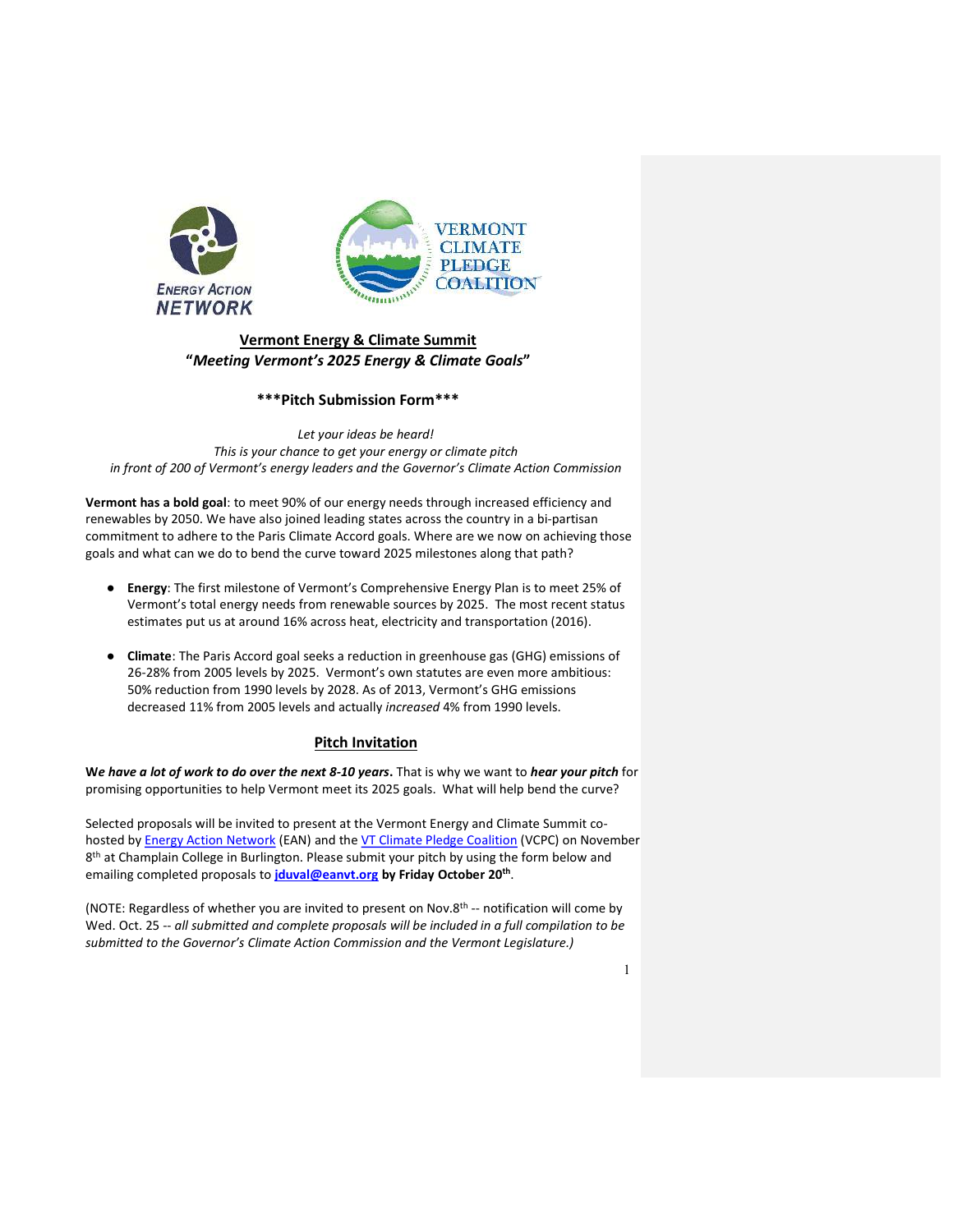## Vermont Energy & Climate Summit Pitch Submission Form

Guiding Criteria: EAN's mission is to end Vermont's reliance on fossil fuels and to create efficient, clean, affordable, and secure electric, heating, and transportation systems for the 21st Century. The VT Climate Pledge Coalition is seeking pledges to reduce GHG reductions that will help Vermont meet Paris climate commitments. Together, we support the criteria outlined in Gov. Scott's Executive Order creating the Vermont Climate Action Commission, specifically that solutions must:

- $\geq$  Spur economic activity, inspire and grow Vermont businesses, and put Vermonters on a path to affordability;
- $\geq$  Engage all Vermonters, so no individual or group of Vermonters is unduly burdened; and
- $\triangleright$  Collectively provide solutions for all Vermonters to reduce their carbon impact and save money.

With these goals and criteria in mind, please answer the questions below. Questions 8-12 can be answered individually or in one comprehensive narrative. (Total pitch submission no more than 3 pages).

- 1. Pitch Submitted By (Your Name or Organization): Anne Watson
- 2. Contact Email Address: anneofvermont@gmail.com
- 3. Contact Phone Number: 802-595-1734
- 4. Pitch Title: (one line) Create Energy Efficiency Utilities for Heating and Transportation
- 5. Pitch Summary: (one paragraph)

Just like Efficiency Vermont helps Vermonters reduce their electricity consumption, parallel organizations (or an expansion of Efficiency Vermont's mission), could do functionally the same thing for both the heating and transportation sectors. I know such a utility has been discussed in the past for heating oil and liquified petroleum, and that would be a good starting place, but the same sort of structure could be applied to fossil-fuel based transportation as well. These utilities could offer incentives, education, and services just like Efficiency Vermont does, but for these other sectors. There is no one-size-fits-all solution for heating nor transportation, but it needs to be someone's job to work on reducing the demand and helping people switch to renewables. A fee could be added to everyone's heating oil and propane bills, gasoline or diesel costs, that could go towards funding the utility and helping the most vulnerable in our community with weatherization, bus passes, electric vehicle incentives, etc.

- 6. What energy sector(s) does this Pitch apply to? (Check all that apply):
	- Energy Efficiency <-Yes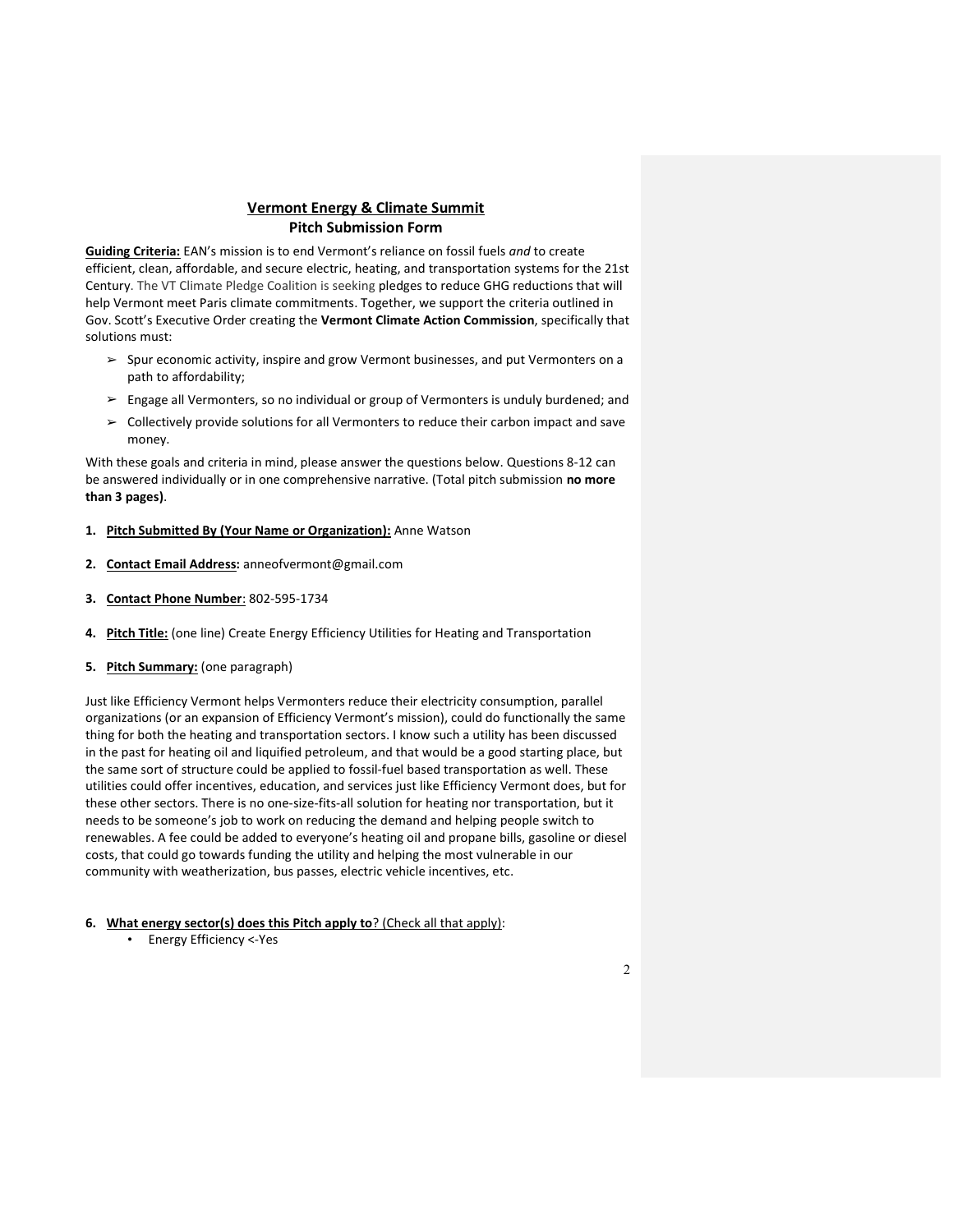- Electricity
- Transportation <-Yes
- Thermal Heating &/or Cooling <-Yes
- All (Total Energy)
- None: Non-energy related carbon reduction proposal

#### 7. Which criteria category(ies) does it address? (Check all that apply):

- Economic Activity <-yes
- Affordability <-yes
- Vulnerable Vermonters <-yes
- Other
- 8. Scale of impact on Vermont's energy and climate goals: If this proposal came to fruition, how might it move the needle in helping to meet Vermont's energy and climate goals by 2025 and/or 2050? Please outline assumptions and, if available, provide calculations.

#### Heating Oil Utility

60% of Vermonters heat with heating oil or LP gases. There are about 330,000 homes in Vermont, so almost 200,000 homes heat with oil. The average Vermont home requires about 90 MMBTU/year. So that's about 18,000,000 MMBTU/year of diesel or LP heating for Vermont homes. Assuming all of that is the #2 Fuel Oil, the cheaper of the two to make it a conservative estimate, that's about 130 million gallons of heating oil per year used in Vermont homes. At \$2.3/a gallon for fuel oil, that means that Vermont is spending at least \$300 million dollars on heating oil and LP per year.

Based on Efficiency Vermont's 2015 Report (page 72), their natural gas regulation department costs about \$5 million/year, so the equivalent department dedicated to oil would require a 1.7% fee per gallon of heating oil. One might argue that because more Vermonters use oil, the cost per year of such a department would go up, it could also be argued that many of the same programs available to natural gas-burning homeowners would be applicable for fuel oil. So there may be some efficiencies with the department as it already exists. So I'm leaving the assumption that the department would cost about \$5 million/year.

The same report showed that Efficiency Vermont was able to reduce the natural gas demand by 47,000 MMBTU. If 12% of Vermont's heating comes from natural gas, and Efficiency Vermont's efforts in heating oil were proportionally successful, that would save 235,000 MMBTU, or roughly 1.7 million gallons of diesel. That's the equivalent of \$4 million saved annually by Vermonters.

Unlike a natural gas utility, a heating oil utility would have lots of opportunities to help homeowners or businesses transition heating source to renewable sources. As furnaces need to be replaced, there could be incentives to switch to pellet technology, heat pumps, etc. LIHEAP offers money for low-income Vermonters to purchase a new heating system, but it doesn't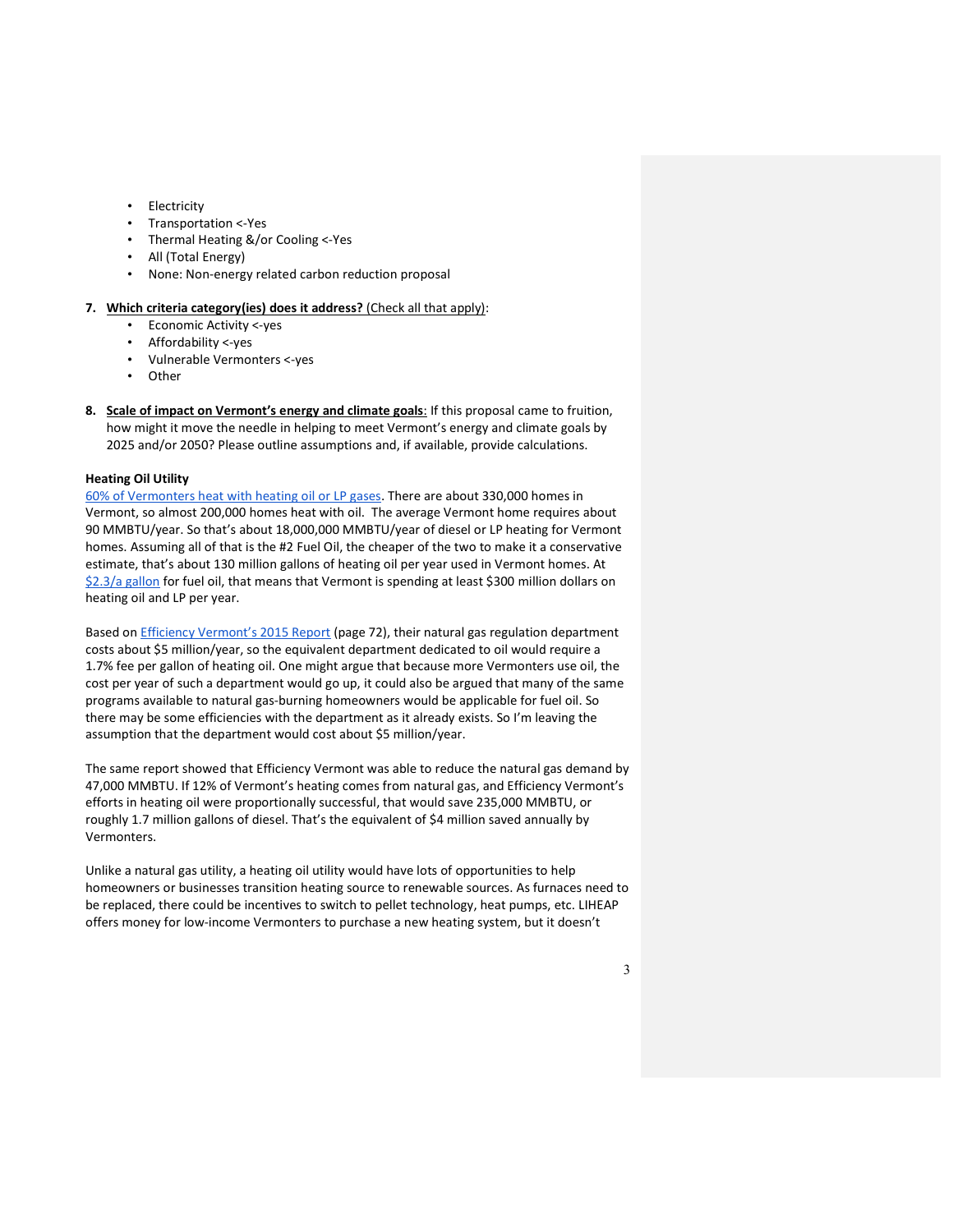necessarily incentivize replacing old furnaces with renewable energy heating systems or electrified heating systems.

Assuming that heating oil furnaces or kerosene heaters must be replaced every 12 years, if each of these was replaced with a renewable source, 60% of of Vermont's thermal load would be converted to renewable energy or reduced through efficiencies by 2030. That represents almost 20% of Vermont's total energy load. Even if such a program were only 50% successful, that would still be 10% of Vermont's goal.

A heating oil and LP gases utility would be the responsible agent for that sector of the state's climate and energy goals. Right now there is no one who's directly responsible for this.

#### Transportation Utility

According to the Burlington Free Press, Vermonters drove 7.2 billion miles in 2015. Assuming the average gas mileage is 25 mpg, that's 288 million gallons of gasoline. At \$2.35/gallon, that's \$677 million dollars worth of gasoline. This represents nearly one third of Vermont's total energy load. If a gasoline utility existed as an extension of Efficiency Vermont, and was comparable to the natural gas department, running an operation budget of \$5 million, that would require a 0.74% fee on the price of gasoline, or 1.7 cents per gallon. With better figures, it would probably be less than that, because, that just assumes that only Vermonters are paying for this utility.

The types of programs this department would offer, would likely be very different from the electricity or heating programs, but it could look like incentivizing bus passes through employers, increasing electric vehicle charging stations, or increasing biodiesel production and consumption. Again, assuming that it's as modestly (and proportionately) successful as the natural gas side of Efficiency Vermont, that would produce a reduction of 3.8 million gallons used per year, or savings of \$8.8 million dollars annually. This is a very conservative estimate, though, because, again, it does not include the revenue from out-of-state drivers.

9. Benefits/costs of this proposal for Vermont and Vermonters: Including, where possible, economic, financial, social, and environmental.

The same costs and benefits of such utilities are already born out by Efficiency Vermont. Politically speaking, it's easier to defend than a tax, because it's just an expansion of something that already exists and has a proven, successful track record.

Of course the downside is the question of how it will impact low-income Vermonters, but one could point at programs that Efficiency Vermont runs specifically for low-income Vermonters. Or you could make exceptions for those Vermonters who receive LIHEAP funds.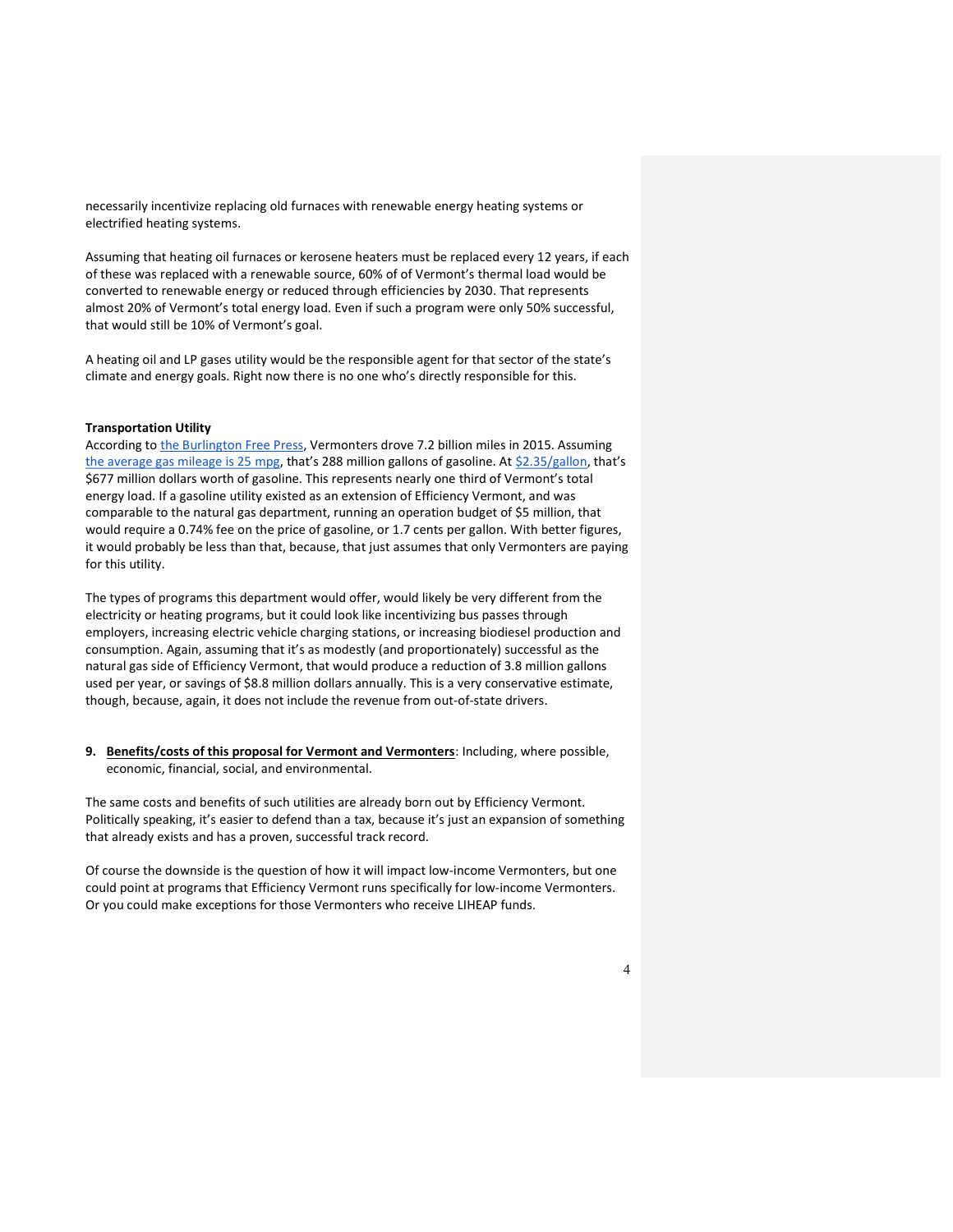As shown above, my back of the envelope calculations suggest that Vermonters could save \$4 million/year or more with a heating oil and LP gas utility.

As for a transportation efficiency utility, all the same arguments apply, with the exception that you have the added benefit of capturing out-of-state funds to contribute towards the work. As stated above, this program has the potential to save Vermonters almost 9 million dollars annually.

10. Decision-makers necessary for this proposal to be adopted or move forward (e.g., Legislature, Governor, a regulatory agency, a business, organization, media outlet, or financing institution, etc.)

This would probably take an act of the legislature, approval of the Governor, and Efficiency Vermont and Burlington Electric Department would obviously need to be involved.

11. Strategy and key considerations: Outline the overall strategy, including gaps, barriers and opportunities for moving this proposal forward.

This change may not be as big a lift as a carbon tax, because it's an efficiency fee, not a tax. But it could be a nice compliment to a carbon tax, growing Vermonters' capacity to reduce the amount of carbon tax they would need to pay. Even if a carbon tax does not happen, this proposal would still be worthwhile to help save carbon and consumer dollars.

I would have someone with better qualifications do a more proper study of the economics of it. Then I would get Efficiency Vermont and Burlington Electric Department on board and have them help pitch it to the Governor.

12. Timeline: To meet our 2025 goals, we need some proposals that can be implemented in the next couple of years as well as some "game changers" that will bend the curve even further out. What timeline do you foresee for your proposal to be developed and implemented?

These two efficiency utilities could be approved over the next legislative session, by May of 2018. It could be put out for an RFP in the summer of 2018, awarded in the fall, and then implemented beginning July 2019. We might begin to see the first results by July of 2020.

### Suggested Reference Documents:

Vermont's Comprehensive Energy Plan, 2016

Vermont's Total Energy Study, 2014

Commented [1]: why would they need to be involved?